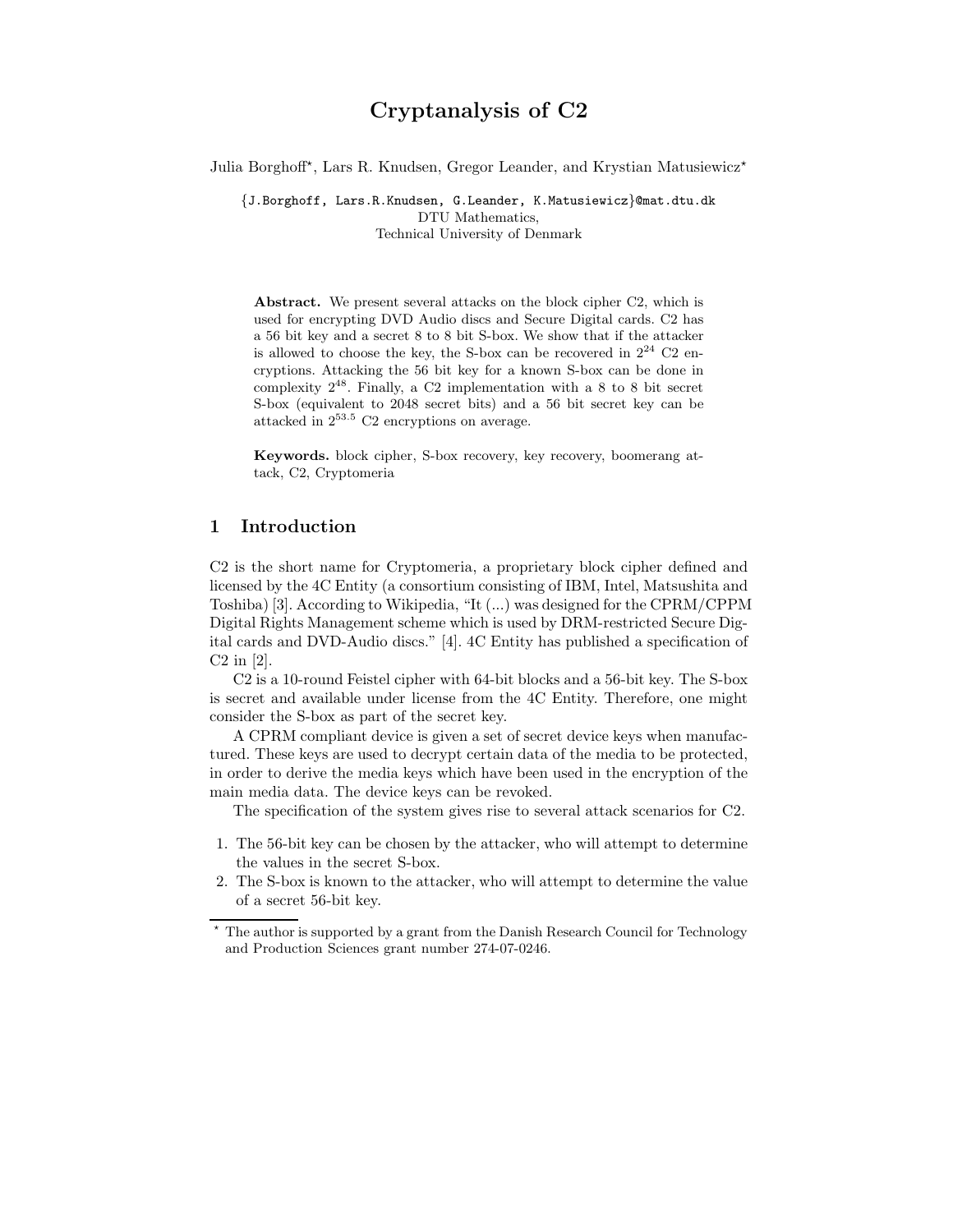3. The 56-bit key and the S-box are unknown to the attacker, who will attempt to determine the values of both.

In this paper we attack C2 in all three scenarios. The first attack requires  $2^{24}$  chosen plaintext queries with negligible amount of other computations in the on-line phase. The complexity of the second attack is around  $2^{48}$  of adaptive chosen ciphertext queries and a similar amount of computations. The third attack requires 2<sup>53</sup>.<sup>5</sup> adaptive chosen ciphertext queries.

The first attack depends on the details of the key schedule. We show that by carefully selecting the value of the 56-bit key, we can ensure that only a limited number of three S-box entries are used in the first seven rounds of encryption of a chosen plaintext. By a trail-and-error approach these three entries can be determined. Subsequently other entries of the S-box can be determined in a similar approach. The attack has been successfully implemented and recovers the whole (secret) S-box in less than 30 seconds on a standard PC.

The second and third attacks make use of so-called boomerangs [12]. A study of the differential properties for C2 shows that there exist differential characteristics with good probabilities for up to 5 rounds of the total 10 rounds. These characteristics can be extended to more rounds but with a dramatic decrease in probability. It turns out that the differential characteristics can also be specified for 5 rounds the decryption operation of C2 with similar good probabilities. The average probability of the best such 5-round differential characteristics is  $2^{-11}$ . The differential characteristics can be used to construct a boomerang, which has an average probability of  $2^{-44}$ . One remarkable feature of this boomerang (and others) is that it exists regardless of what S-box is used.

We successfully generated plaintext pairs following the boomerang for various keys to verify the heuristic running times and to demonstrate the practical relevance of our attack.

It should be noted that, even though it has a better overall complexity, the second attack might still be slower in practice than a simple brute force attack which can of course be nicely distributed. Actually such a brute force attack on C2 has been carried out [1] (unsuccessfully as the S-box guess turned out to be wrong).

For the third attack scenario, brute force is clearly not an option, as not only the key but the entire S-box would have to be guessed, all together 2104 bits (or 1740 if we assume S-box is a permutation).

The only cryptanalytical result on C2 we are aware of is the S-box recovery attack (scenario 1) on 8 rounds of the cipher by Weinmann [13].

The rest of this paper is organized as follows. We start with a brief description of the cipher in Section 2. We present S-box recovery attack in Section 3. Then we discuss finding differential characteristics in Section 4. We present a key recovery attack for a known S-box in Section 5 followed by a key and S-box recovery attack in Section 6. Finally, we close with some conclusions.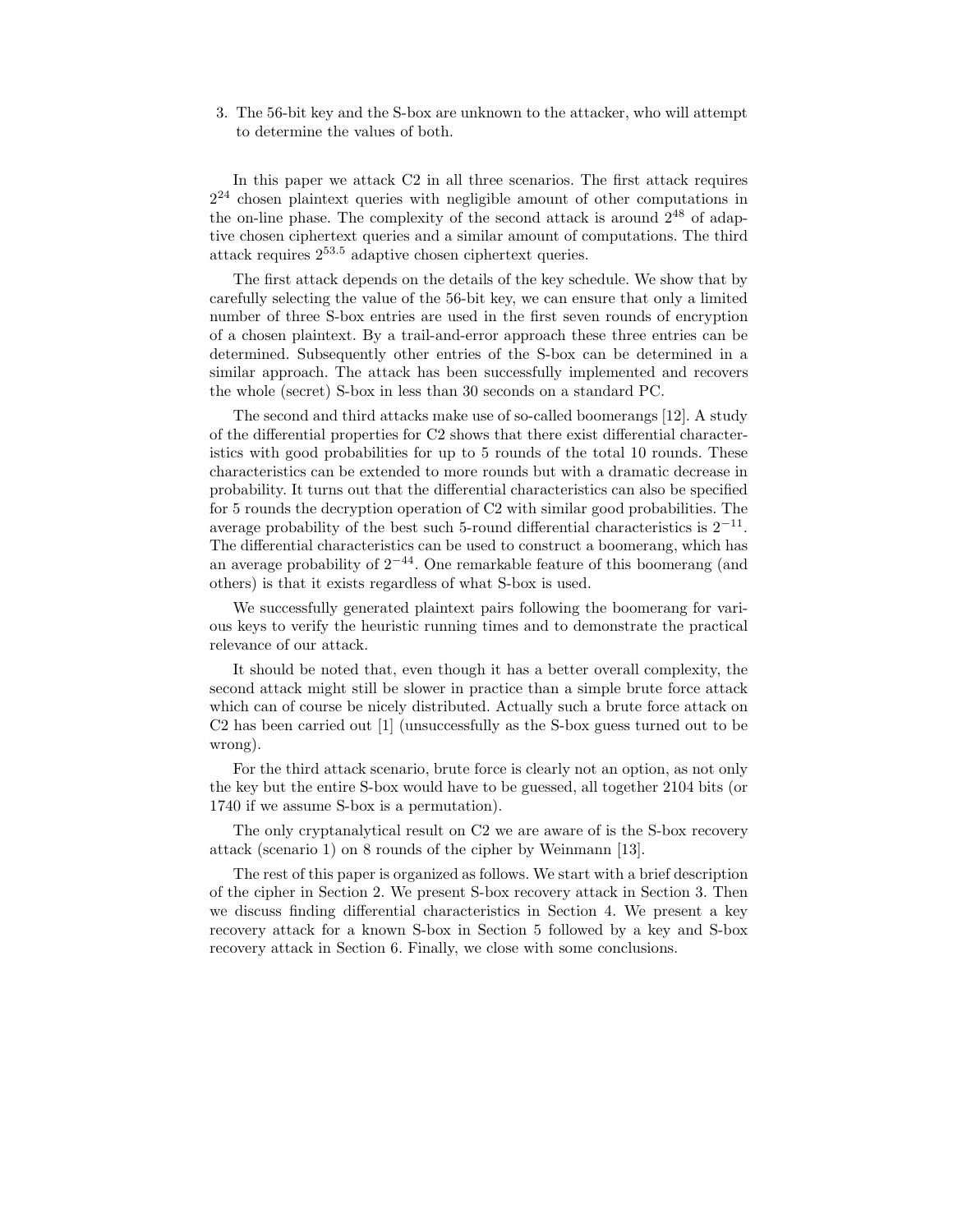# 2 Description of C2

In this section we fix our notation and present a description of the cipher.

#### 2.1 Notation

Throughout the paper we will use the following notation.

- $-L_i, R_i$  left and right word after  $i = 1, 2, ..., 10$ -th round of encryption  $(L_0, R_0$  is the plaintext)
- $\text{rotl}_m(b, n)$  cyclic rotation of m bit sequence b by n positions left
- $X_{i,j}$  j-th bit of word  $X_i$
- $X_{i,p,q}$  sequence of consecutive bits  $X_{i,p}, X_{i,p+1}, \ldots, X_{i,q}$ , e.g.  $X_{i,0..7}$  is the least significant byte of  $X_i$ .
- $X \oplus Y$ ,  $X \boxplus Y$  respectively, bitwise XOR, addition modulo  $2^{32}$  of words X and  $Y$ ,

#### 2.2 The block cipher C2

C2 [2] is a block cipher with 64-bit blocks and 56-bit keys. It consists of 10 Feistel rounds, each one using a 32-bit round key  $rk_i$ . The round function can be described as

$$
L_{i+1} = R_i
$$
  
\n
$$
X = (R_i \boxplus rk_i) \oplus 0 \times 2765 \text{ca00}
$$
  
\n
$$
Z_{i,0..7} = S[X_{i,0..7}]
$$
  
\n
$$
Z_{i,8..15} = X_{i,8..15} \oplus \text{rotl}_8(Z_{i,0..7}, 1)
$$
  
\n
$$
Z_{i,16..23} = X_{i,16..23} \oplus \text{rotl}_8(Z_{i,0..7}, 5)
$$
  
\n
$$
Z_{i,24..31} = X_{i,24..31} \oplus \text{rotl}_8(Z_{i,0..7}, 2)
$$
  
\n
$$
R_{i+1} = L_i \boxplus (Z_i \oplus \text{rotl}_{32}(Z_i, 9) \oplus \text{rotl}_{32}(Z_i, 22)), \quad i = 0, ..., 9
$$

and is illustrated in Fig. 1. We denote by  $\Psi$  the  $GF(2)$ -linear function that maps bits of  $Y_i$  to the bits of  $U_i$ , this part is framed in the dotted box in the figure and the explicit equations are given in Section A.1 in the Appendix.

Note that the original reference code [2] describes it slightly differently using three byte constants, but we present here a simpler, equivalent form using only one constant  $C = 0x2765c$ a00.

The key schedule produces 10 round keys  $rk_0, \ldots, rk_9$  out of 56-bit master key  $K$  in the following way.

$$
K'_{i} = \text{rotl}_{56}(K, 17 \cdot i) ,
$$
  
\n
$$
rk_{i} = K'_{i,0..31} \boxplus (S[K'_{i,32..39} \oplus i] \ll 4), \quad i = 0, ..., 9 .
$$

The exact numbers of bits of the master key used in each round are also given in Table 2 in the Appendix for reference.

Both the round transformation and the key scheduling use an 8-bit secret S-box S. An example S-box provided by 4C for the purpose of validating the implementations is available online [5].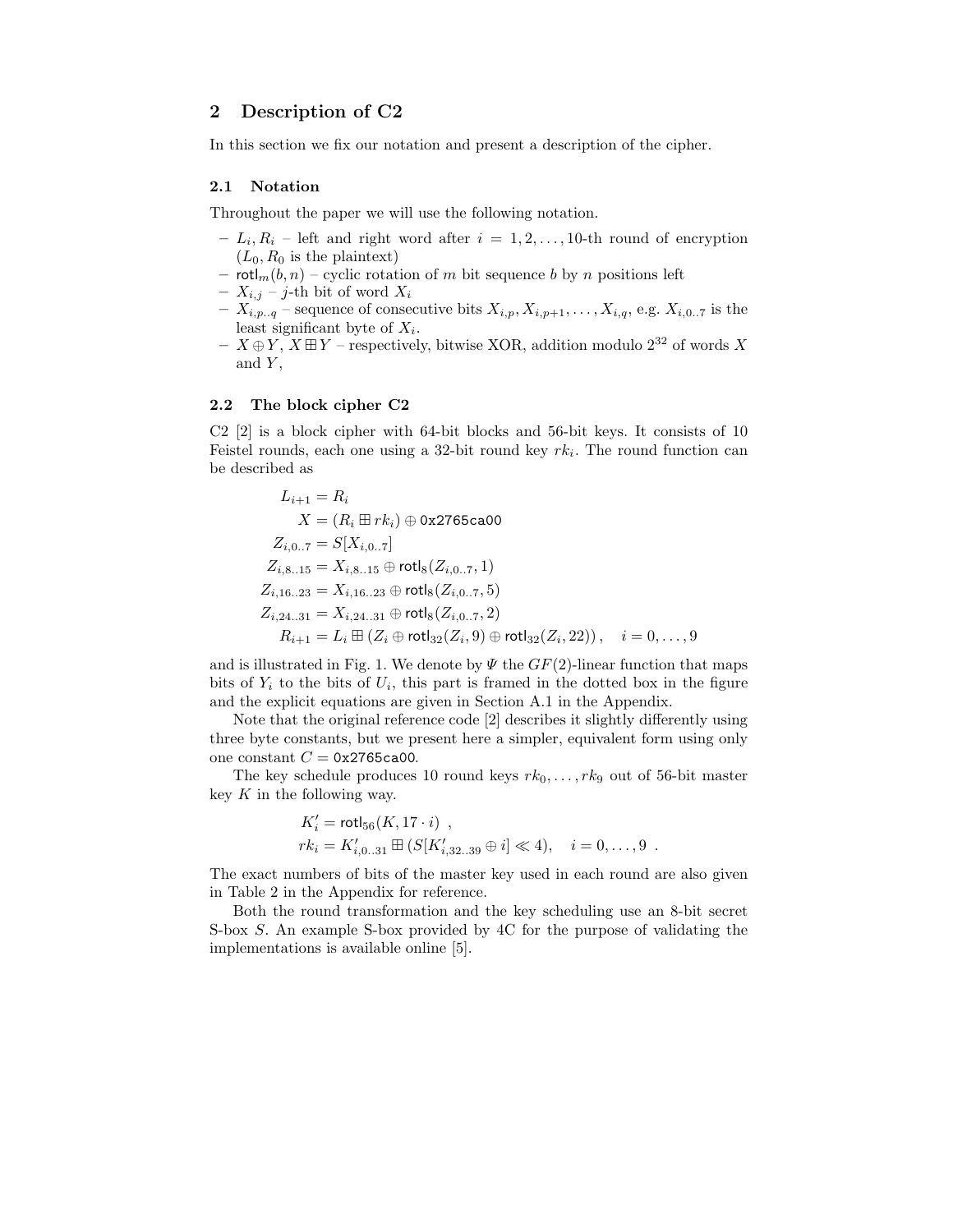

Fig. 1. Equivalent description of the round transformation of C2



Fig. 2. One step of the key scheduling algorithm generates 32-bit round key  $rk_i$ .

# 3 Recovering secret S-box with chosen key attack

Our attack to recover the S-box when we are allowed to choose a encryption key is based on the observation that some keys generate only very few different inputs to the secret S-box in the key scheduling. It is easy to verify using a computer search that the smallest number of inputs generated in the key scheduling is three. An example of such a master key is

0x40, 0x84, 0x88, 0x40, 0x02, 0x80, 0x09

and the inputs generate to the S-box in rounds 1 to 10 are the following

0x88, 0x4, 0x27, 0x27, 0x4, 0x4, 0x27, 0x27, 0x88, 0x88

For the attack we first fix the above key and guess the possible outputs of the Sbox for the inputs 0x04, 0x27 and 0x88. For each possible guess we generate one plaintext that, under the assumption that our guess is correct, does not trigger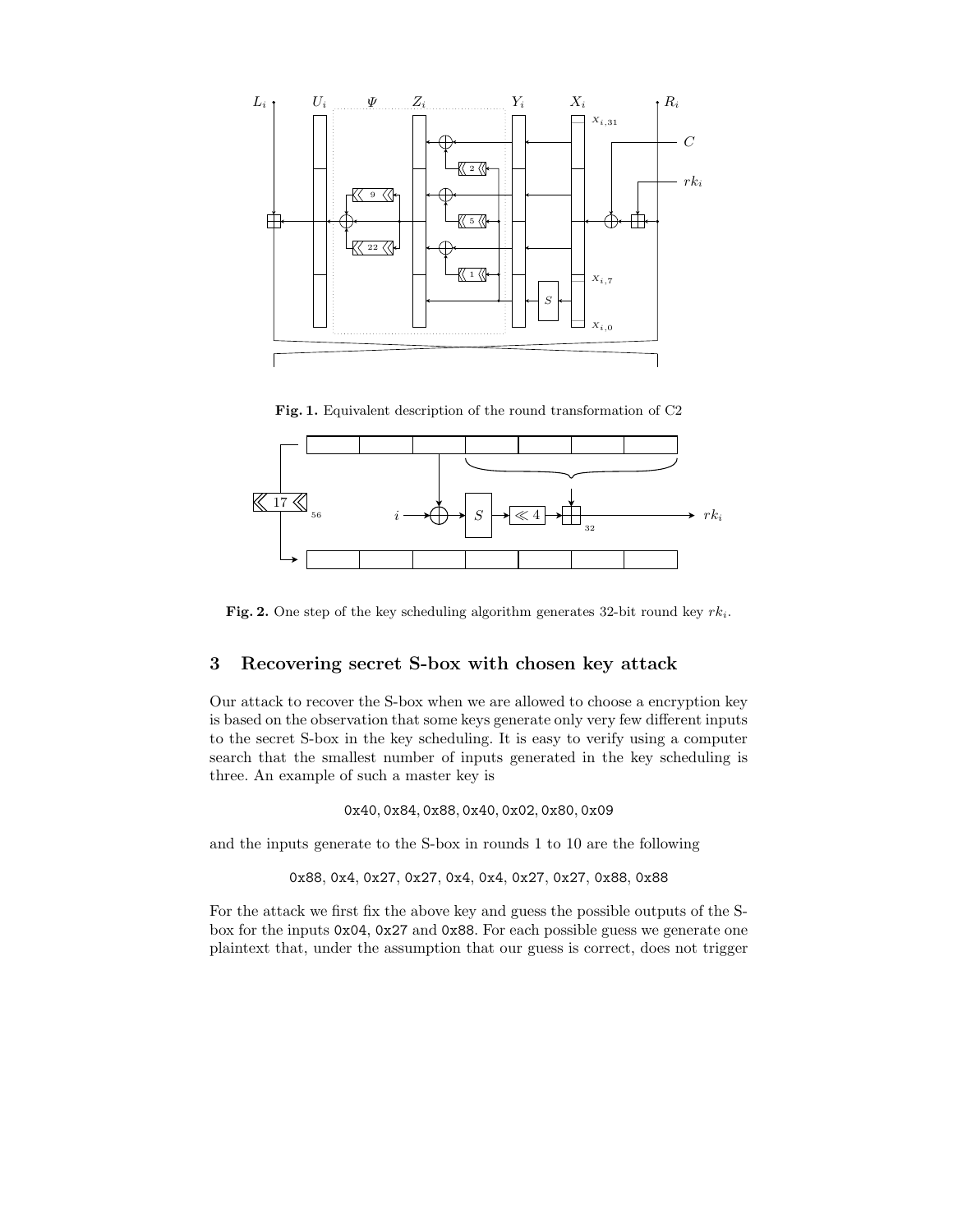any additional entries in the secret S-box for 7 rounds. For such a plaintext, again under the assumption that our guess is correct, we know the output of the encryption process after 7 rounds, i.e.  $(L_7, R_7)$ . As explained below, generating a plaintext for one fixed key guess requires approximately  $2^{19.25}$  C2-encryptions and as there are  $2^{24}$  possible values for the three entries in the secret S-box the complexity for this step is approximately  $2^{43.25}$  C2-encryptions. However, this computation is independent of the actual S-box being attacked and therefore has to be done only once and is trivially parallelizable. We computed a table containing one plaintext for each guess. The actual running time was 96 hours and the size of the table is less than 400 MByte. The details are in Section 3.1.

When attacking an actual device or implementation using a secret S-box we proceed as follows. We encrypt each plaintext in the table –corresponding to one possible guess of the three S-box entries– using the device and observe the ciphertext. If our guess is correct we know the output after round 7. As explained in Section 3.2 it is possible to check if the observed ciphertext fits to our guess of the 7th round output. This test will never fail for the right guess and has a (heuristic) probability of accepting a wrong guess with a probability of  $2^{-29}$ . Thus, on average, only the right guess will survive. Using the outlined approach we can recover three S-box entries with  $2^{24}$  encryptions using the actual device and marginal overhead for the test.

After the first three entries have been recovered we continue in a very similar way. First, it is now easy to recover (up to) three additional entries corresponding to the inputs triggered in the last three rounds without querying the device. For all other entries we now generate plaintexts that do not trigger any unknown inputs in the first six rounds. Using the three round test explained in Section 3.2 on any possible output of the S-box in round 7 we can recover the output of the S-box in the 7th round and later recover the output of the S-box in the last three rounds again. Assuming that the inputs to the S-box in rounds 7, 8, 9 and 10 behave randomly an estimate for the complexity (in terms of C2 encryptions) of successfully recovering the whole S-box is derived from the well known coupon collector's problem [8, Section II.7] and given by

$$
C\frac{(256 \cdot H_{256})}{4} \approx 2^{19.4},
$$

where  $H_n$  is the *nth* harmonic number and  $C$  is the complexity to generate a plaintext that fit for 6 rounds. As explained in Section 3.1, C can be upper bounded by

$$
C \le \left(\frac{256}{6}\right)^2.
$$

However, it turns out that those inputs do not behave purely random and experimentally we measured a slightly higher complexity of  $2^{20.2}$  as an average of 10000 tries (100 tests for 100 randomly generated S-boxes). Summarizing, when we are allowed to choose an encryption key, the S-box can be recovered with less than  $2^{24}$  queries to the device on average. Of course, the actual running time highly depends on the encryption speed of the device, but for an implementation on a standard PC the whole S-box can be recovered in less than 30 seconds.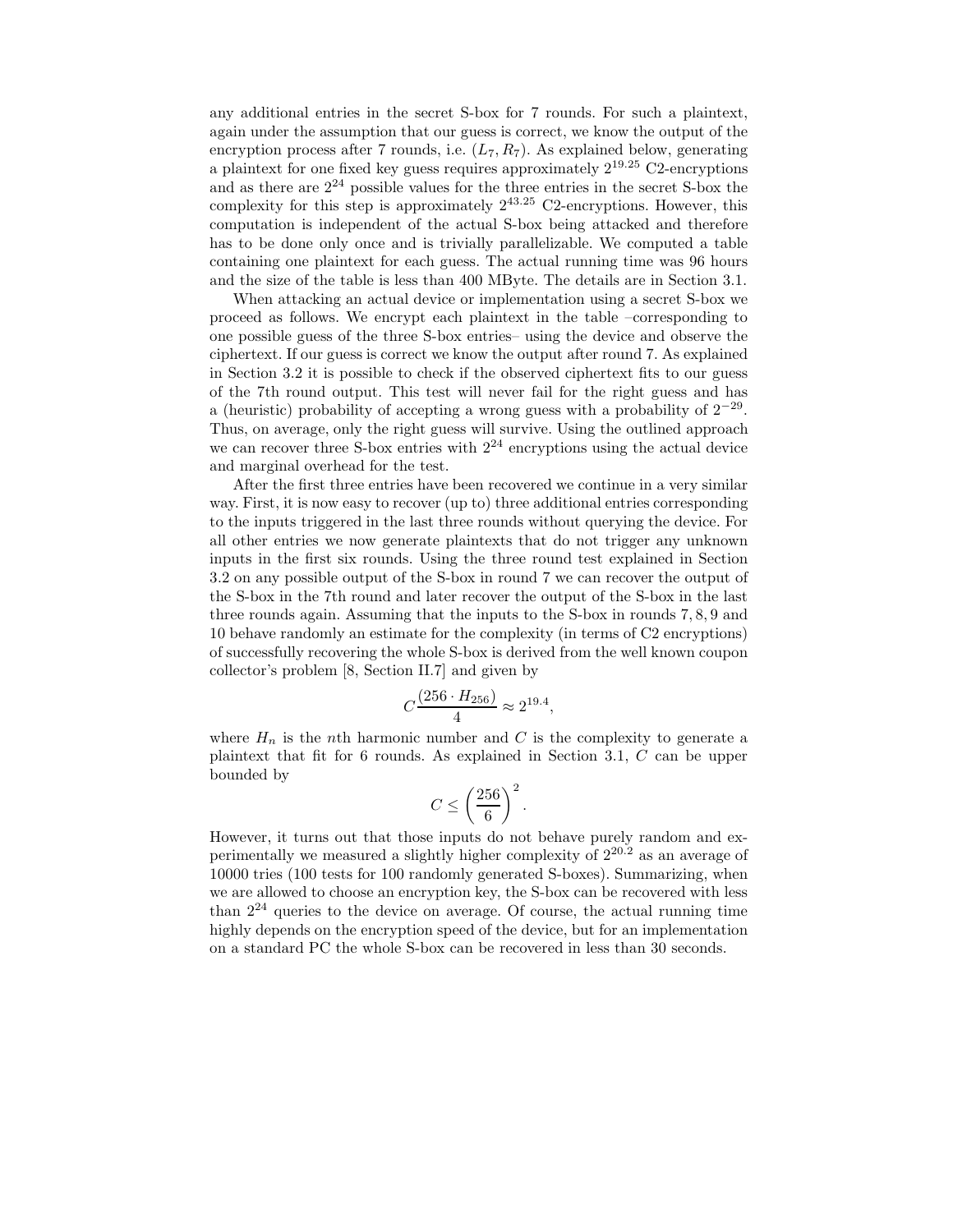#### 3.1 Generating plaintexts that fit for seven rounds

We next describe a procedure to generate a plaintext such that for known (or guessed) round keys and a set of known (or guessed) input/output pairs S the inputs to the Sbox in the first seven rounds are within this set  $S$ . First note that a naive method would be to randomly generate plaintexts and verify if the plaintext fulfills the conditions in all seven rounds. Under the assumption that those inputs behave randomly, the effort to generate such a plaintext is  $(\frac{256}{|S|})^7$ . For the first part of the attack, where  $|S| = 3$ , this is approximately  $2^{44.9}$ . As we have to generate not only one, but  $2^{24}$  such plaintext the complexity of this naive approach is too high. However, it is easy to generate plaintexts that fulfil the conditions for four out of the seven rounds by construction. Then, again assuming things behave randomly, the effort is reduced to  $(\frac{256}{|S|})^3$  which for  $|S| = 3$  and  $2^{24}$ plaintexts to be generated gives an overall complexity of approximately  $2^{43.25}$ .

Note that in the following the names of variables refers to Figure 1. To get the inputs in round 2 up to round 5 correct we first choose those inputs, i.e. we fix  $X_{1,0..7}, X_{2,0..7}, X_{3,0..7}$  and  $X_{4,0..7}$  to arbitrary inputs in the set S. Furthermore we choose  $X_{2,8..31}$  and  $X_{3,8..31}$  randomly. With this we can compute

$$
R_{1,0..7} = (X_{1,0..7} \oplus C_{0..7}) - rk_{1,0..7} \pmod{2^8}
$$
  
\n
$$
R_{2,0..7} = (X_{2,0..7} \oplus C_{0..7}) - rk_{2,0..7} \pmod{2^8}
$$
  
\n
$$
R_{3,0..7} = (X_{3,0..7} \oplus C_{0..7}) - rk_{3,0..7} \pmod{2^8}
$$
  
\n
$$
R_{4,0..7} = (X_{4,0..7} \oplus C_{0..7}) - rk_{4,0..7} \pmod{2^8}.
$$

Next, observe that for any  $8$  bit vector  $x$  it holds that

$$
F(X \oplus (x << 23))_{0..7} = F(X)_{0..7} \oplus x
$$

where  $F$  denotes the function mapping  $X_i$  to  $U_i$ . In particular we can choose bytes  $x$  and  $y$  such that

$$
F(X_2 \oplus (x < 23))_{0..7} - R_{3,0..7} = R_{1,0..7} \pmod{2^8}
$$

and

$$
F(X_3 \oplus (y << 23))_{0..7} + R_{2,0..7} = R_{4,0..7} \pmod{2^8}.
$$

Thus, if we choose

$$
L_3' = (X_2 \oplus (x \lt \lt 23) \oplus C) - rk_2
$$

and

$$
R'_3 = (X_3 \oplus (y << 23) \oplus C) - rk_3
$$

and decrypt this for three rounds to get a plaintext  $(L'_0, R'_0)$  we ensured that for this plaintext from the second until the fifth round all inputs to the Sbox are as previously fixed – and thus in the set  $S$ . We experimentally verified that the complexity of generating plaintext that also fit in the first, sixth and seventh round for  $|S| = 3$  is approximately  $(\frac{256}{3})^3 \approx 2^{19.25}$  as predicted by the heuristic. The overall running time to generate all  $2^{24}$  plaintexts for each guess was distributed to 100 CPUs and took less than one hour.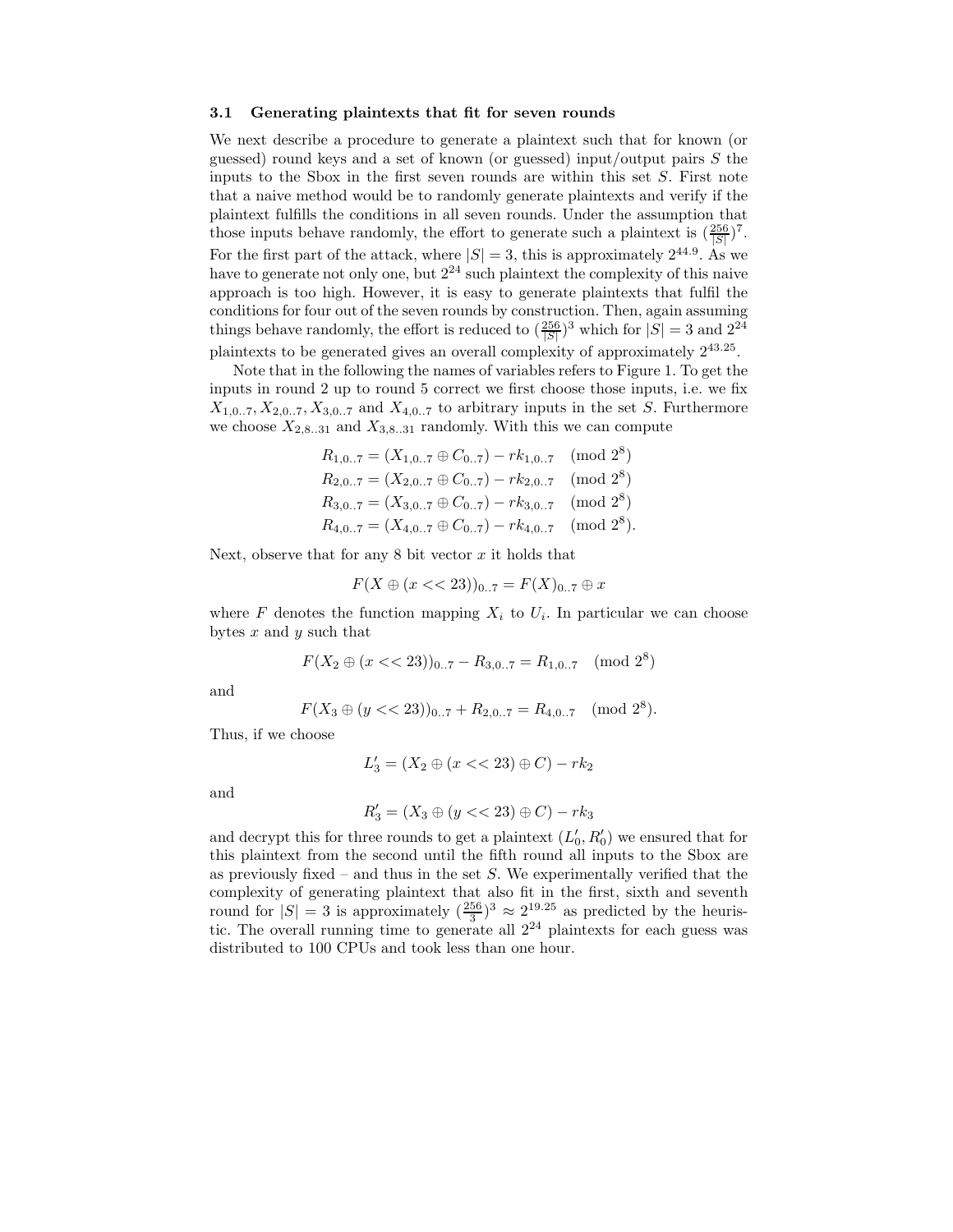#### 3.2 A three round test

To make sure we guessed the S-box entries right we need to check if the output of the 7th round based on the guess and the ciphertext match, i.e. encrypting  $(L_7, R_7)$  with three rounds gives us the right ciphertext  $(L_{10}, R_{10})$ . This test would be trivial if we knew the S-box. However, we still can do it efficiently and with very good probability even without knowing the S-box.

Since we know the values of  $R_7$  and  $R_{10}$ , we can compute  $U_8 = R_{10} - R_7$ and going backwards through the F-function, we can determine  $Y_8$ . Since we do not know the S-box, we know only 24 msb bits of  $X_8$ . We have guessed the round key  $rk_8$  and this means only if we knew whether a carry in the modular addition occurred or not, we would know 24 msb bits of  $R_8$  and  $L_9$ . Now, using this knowledge and the values of  $L_7$  and  $L_{10}$  we can determine 24 msb bits of  $U_7 = R_8 - L_7$  and  $U_9 = L_{10} - L_9$ . Again, we do not know the carry bit so we have to test two possibilities for each of the words, either assuming a carry occurred or not. Provided that the carries are as predicted, we know exactly 24 msb bits of  $U_7$  and  $U_9$ . Let us focus on the 7th round first. To test whether the input and the ciphertext match, we want to compare the values of  $U_7$  obtained by the above procedure with  $U_7' = \Psi(Y_7)$ , where  $\Psi$  is a  $GF(2)$ -linear map (marked with dotted box in Fig. 1). We cannot compare  $U_7$  with  $U'_7$  directly because we do not know bits  $U_{7,0..7}$  and the unknown output of the S-box masks bits of  $U'_7$ . However, we can compare linear combinations of bits of  $U_7$  and  $\Psi(Y_7)$  that do not depend on any of the unknown bits  $U_{7,0..7}$  and  $Y_{7,0..7}$ . There are 16 linear equations  $\xi_i(U_7) = \xi_i(\Psi(Y_7))$  involving bits of  $U_7$  and  $Y_7$  that do not use any unknown bits. If the pair  $(L_7, R_7), (L_{10}, R_{10})$  matches and we guessed all the carries correctly, all these equations will be satisfied. For an unrelated pair of inputs and outputs, this happens with probability  $2^{-16}$ . The same happens for the test in round 10. We combine those two tests with a simple guessing of all the carries we need to know to obtain our testing procedure. For each of the two possible values of the carry in round 9, we test independently two possible carries in round 7 and round 10. If for any combination of these all the 32 pairs of check equations agree, we conclude the pair matches. Otherwise, we reject the pair.

This procedure always accepts right pairs  $(L_7, R_7), (L_{10}, R_{10})$  as they will always produce a match in one of the tested carry combinations. To accept a wrong pair which is not coming from the encryption, all the 32 pairs of check equations would need to agree for one of the  $2<sup>3</sup>$  combinations of carries. This happens with probability  $2^{-29}$  if values are uniformly distributed. We experimentally verified that the probability is indeed around  $2^{-29}$ . This is sufficient for us since we need to test only  $2^{24}$  possibilities.

# 4 Search for S-box independent characteristics

The only components of C2 that are not linear over  $GF(2)$  are the S-box and the two modular additions. As the S-box is secret and therefore its differential behavior is unknown, we focus on characteristics not involving the S-box. Note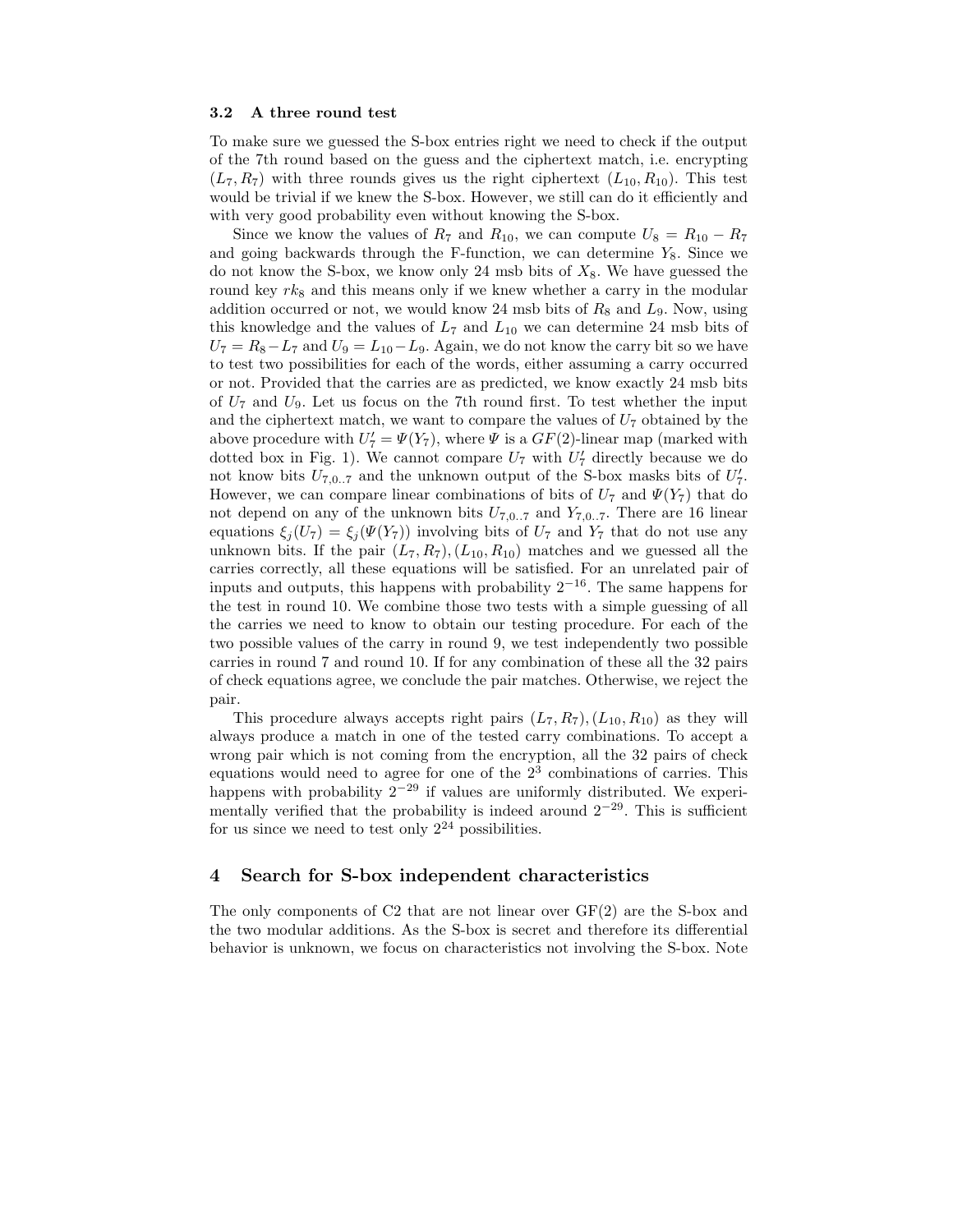that if the input to the round function has zero difference in the least significant byte  $R_{i,0..7}$ , this zero difference cannot be destroyed by carries in the modular key addition. Thus, we can search for characteristics independent of the S-box by focusing on characteristics with  $R_{i,0..7} \oplus R'_{i,0..7} = 0$ .

To search for these characteristics we consider a linear model of the round function, that is, we replace the modular addition by XORs and assume that the S-box is the identity (or any linear mapping as the characteristic will be independent of this choice anyway). This linear model of the round function

$$
(L_i, R_i) = (R_{i-1}, L_{i-1} \oplus F(R_{i-1}, K_i))
$$

can be written as  $(L_i, R_i) = (L_{i-1}, R_{i-1}) \cdot M$  where M is a 64 × 64 matrix over  $GF(2)$ . Furthermore, the condition that the input difference to the S-box, i.e., the least significant byte of the output difference, shall be zero can be described as  $((L, R)M)Q = 0$  where Q corresponds to the projection on the least significant 8 bits. Thus, for the linearized version of the cipher, the problem of finding a characteristic which has a zero input differences to the S-box is reduced to the problem of calculating the kernel of the linear mapping  $x \to x \cdot M \cdot Q$ . The kernel of the matrix  $K = [Q|M \cdot Q| \cdots | M^i \cdot Q]$  contains all differences which have a zero input difference to the S-box over  $i+1$  rounds. This kernel is non trivial for  $i \leq 8$  implying that for version of C2 where the modular additions are replaced by XORs a characteristic over 9 rounds with probability 1 exists independently of the S-box.

As modular additions are not linear over  $GF(2)$  we need to estimate the probability that the modular addition behaves like an XOR. Here we are interested in the two following cases.

1. The probability that the key addition behaves like an XOR

$$
\Pr[(C \boxplus K) \oplus ((C \oplus \alpha) \boxplus K) = \alpha]
$$

where C and K are random bit strings and  $\alpha$  is the known difference.

2. The probability that the addition of the left half and the output of function F behaves like an XOR

$$
\Pr[(L \boxplus F) \oplus ((L \oplus \alpha) \boxplus (F \oplus \beta)) = \alpha \oplus \beta]
$$

where L and F random bit strings and  $\alpha$  and  $\beta$  fixed known differences.

These probabilities have been studied for example in [10] where it was shown that

 $Pr[(C \boxplus K) \oplus ((C \oplus \alpha) \boxplus K) = \alpha] = 2^{-(\text{hw}(\alpha) - \text{msb}(\alpha))}$ 

and

$$
\Pr[(L \boxplus F) \oplus ((L \oplus \alpha) \boxplus (F \oplus \beta)) = \alpha \oplus \beta] = 2^{-(\text{hw}(\alpha \vee \beta) - \text{msb}(\alpha \vee \beta))}
$$

where hw( $\alpha$ ) denotes the Hamming weight of  $\alpha$  and msb( $\alpha$ ) the most significant bit.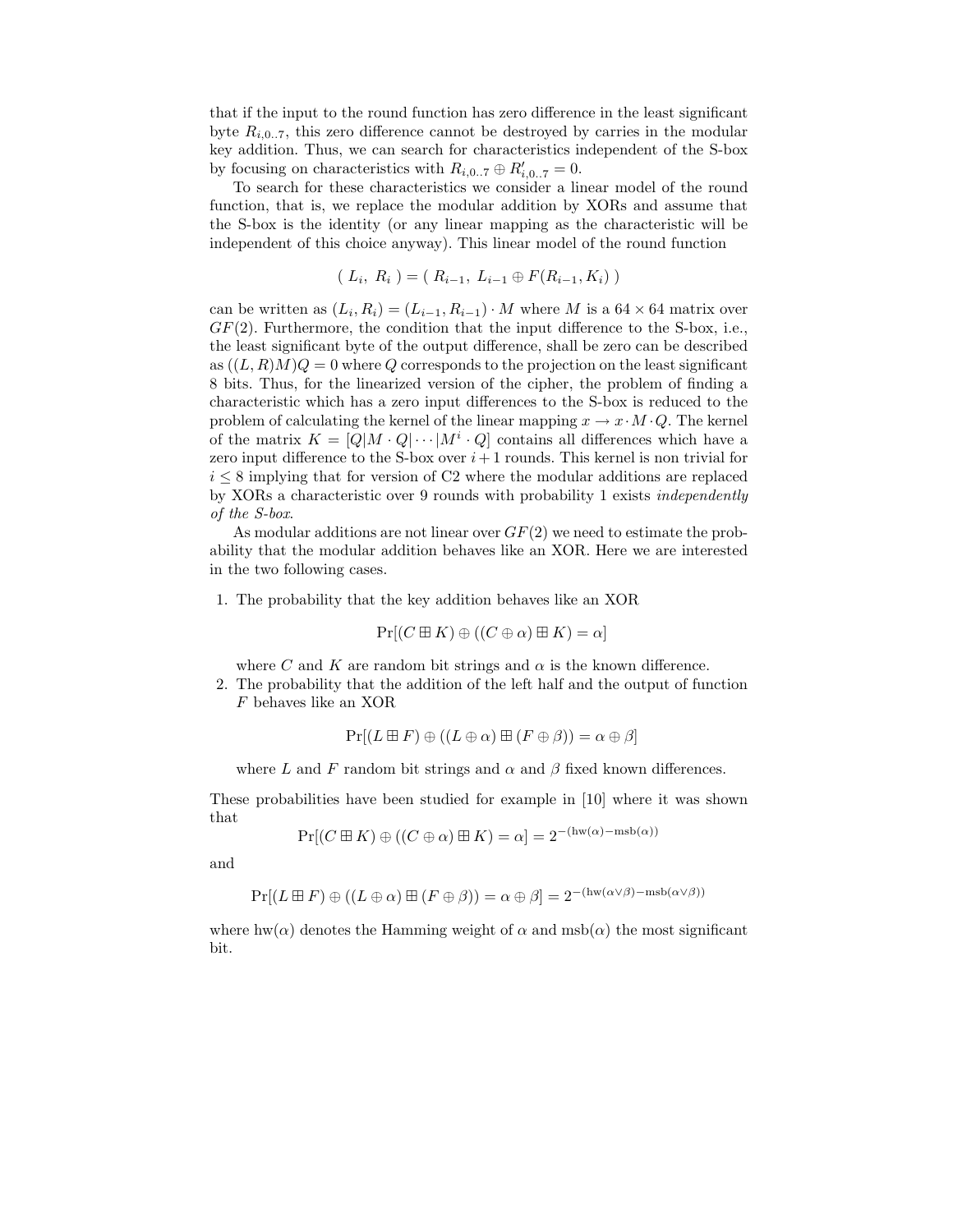Since the probability of an XOR-characteristic depends mainly on the Hamming weight of all the intermediate input differences, we searched for characteristics minimizing it. This problem is equivalent to searching for low weight code words in the linear code generated by the matrix  $B \cdot [I|M| \cdots |M^i]$  where B is the basis matrix of the kernel of  $K$ . Such an approach has been used before for finding differential characteristics in dedicated hash functions, cf. [11].

The best five round characteristic we found is

 $\Delta = (0002080080200100)_x \rightarrow (8020010000020800)_x$ 

which does not require non-zero differences to the S-box in any round, and it has Hamming weight 15 over all intermediate input differences. Using the above formulas from [10] one gets a probability of  $2^{-12}$  for independent round inputs and keys. Experimentally, the probability for randomly chosen master keys and S-boxes was even better, namely approximately  $2^{-11.17}$ , which is due to a differential effect which takes place inside the 5-round characteristic.

The differential characteristic can be specified also for the last five rounds of C2 and the average probability was estimated to be similar to the one for the first five rounds.

#### 5 Key recovery attack for a known S-box

The five round characteristics described in Section 4 can be used to mount a boomerang attack on the whole cipher  $[12, 9, 6]$ . A boomerang attack is chosen plaintext and chosen ciphertext attack that involves four encryptions. We experimentally estimated (by testing 1000 random keys and multiplying probabilities of passing the first five and the last five rounds) that boomerangs exist with an average probability of  $2^{-44.5}$ . We observed that for all such boomerangs the pairs of texts followed the characteristic in the first round every time, but not always in later rounds. The reason one can obtain a boomerang anyway is the differential effect which is utilized also in the so-called rectangles [6]. We further observed a large variability in the probabilities over the keys and some keys were found for which the probability of the boomerang is as high as  $2^{-32}$  but also there are keys for which no boomerangs were found. We present some of actual boomerangs we found in Table 1.

The possibility of finding boomerangs enables us to test if the differences in the first round propagate according to the characteristics. If not, we do not expect to get any boomerangs. We will use this observation to recover many bits of the first round key by a careful analysis of the carries appearing in the addition  $R_0 \boxplus r k_0$ . This method resembles the approach used by Contini and Yin to partially recover HMAC keys using a pseudo-collision differential for MD5 [7].

#### 5.1 Recovering bits of the first round key

Here we are going to describe how to recover up to 22 bits of the first round key by applying the boomerang attack outlined above.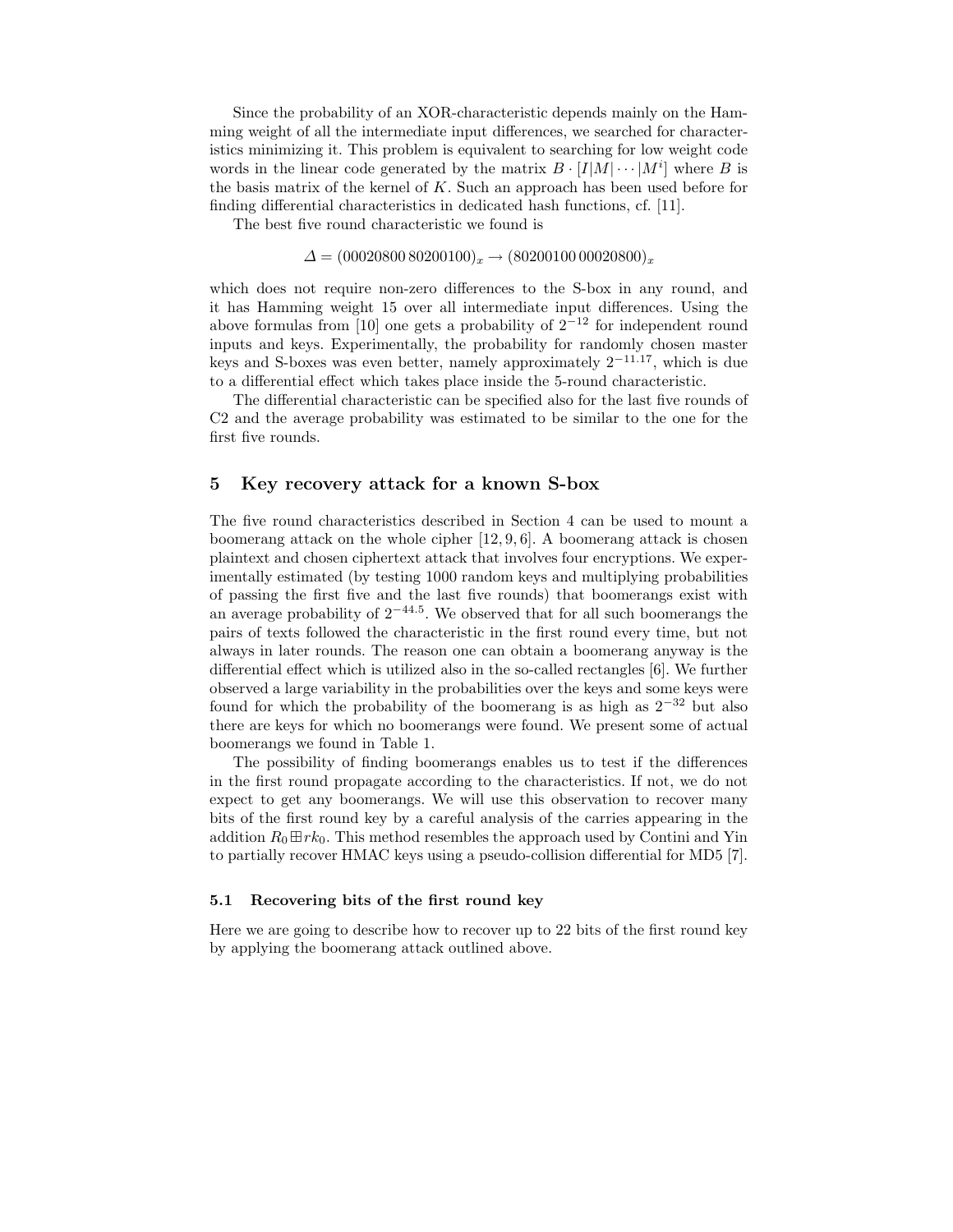Table 1. Examples of boomerang plaintext pairs for different keys and S-boxes

| S-box used         | $key$ (hex)                                    | plaintext         |
|--------------------|------------------------------------------------|-------------------|
| AES                | 00 00 00 00 00 00 00                           | 5707aec0 48a9c942 |
|                    | 00 30 20 08 00 20 28                           | 0f42cd03 b7b5f077 |
|                    | $c'$ 'r' 'y' 'p' 't' '0' '9' b4b32db5 589913dc |                   |
| $C2$ facsimile [5] | 00 00 00 00 00 00 00                           | 3af32bac 960693e1 |
|                    | ee 9b 7f 2b 7c 26 cd                           | 69676fdc 339879d4 |
|                    | $ c''r''r''r''r''r''t''0''9 d6b44956 36771c9d$ |                   |

Given a plaintext pair  $(L_0, R_1)$  and  $(L_0 \oplus \alpha, R_0 \oplus \beta)$  from a boomerang, we know (with overwhelming probability) the difference after the first round and also know that the difference of the right halves after the modular key addition is still  $\beta$ . Therefore the first round key has to fulfill the equation

$$
(R_0 \boxplus rk_0) \oplus ((R_0 \oplus \beta) \boxplus rk_0) = \beta. \tag{1}
$$

We denote the vector of carry bits of the modular addition of  $R_0$  and  $rk_0$  by  $c(R_0, rk_0)$ , i.e.

$$
R_0 \boxplus rk_0 = R_0 \oplus rk_0 \oplus c(R_0, rk_0)
$$

where then

$$
c_{-1} = 0
$$
 and  $c_i = R_{0,i}rk_{0,i} \oplus c_{i-1}R_{0,i} \oplus c_{i-1}rk_{0,i}.$ 

Using this, (1) can be rewritten as

$$
R_0 \oplus rk_0 \oplus c(R_0, rk_0) \oplus R_0 \oplus \beta \oplus rk_0 \oplus c(R_0 \oplus \beta, rk_0) = \beta
$$

which is equivalent to

$$
c(R_0, rk_0) = c(R_0 \oplus \beta, rk_0) \tag{2}
$$

and furthermore implies

$$
\beta_i \, rk_{0,i} = \beta_i \, c_{i-1}.
$$

Thus, whenever  $\beta_i = 1$  the previous carry bit –which potentially depends on all previous key bits – equals the key bit. On the downside, Equation 2 implies that we cannot extract any key bits beyond the most significant non-zero bit of  $\beta$ . Using the 5 round characteristic from Section 4 we can therefore at most recover 22 bits of the first round key using (2).

In the following we describe how bits of the round key can be found one at a time. Instead of using randomly chosen plaintexts  $(L_0, R_0)$  we start by fixing the 8 least significant bits of  $R_0$  to zero. This ensures that  $c_7 = 0$ . Equation (2) implies that boomerangs with this additional constraint exist iff  $rk_{0.8} = 0$ .

Thus, if after sufficiently many tries, we do not find any boomerang, we can conclude that  $rk_{0,8} = 1$ . Let us estimate the probability of making a mistake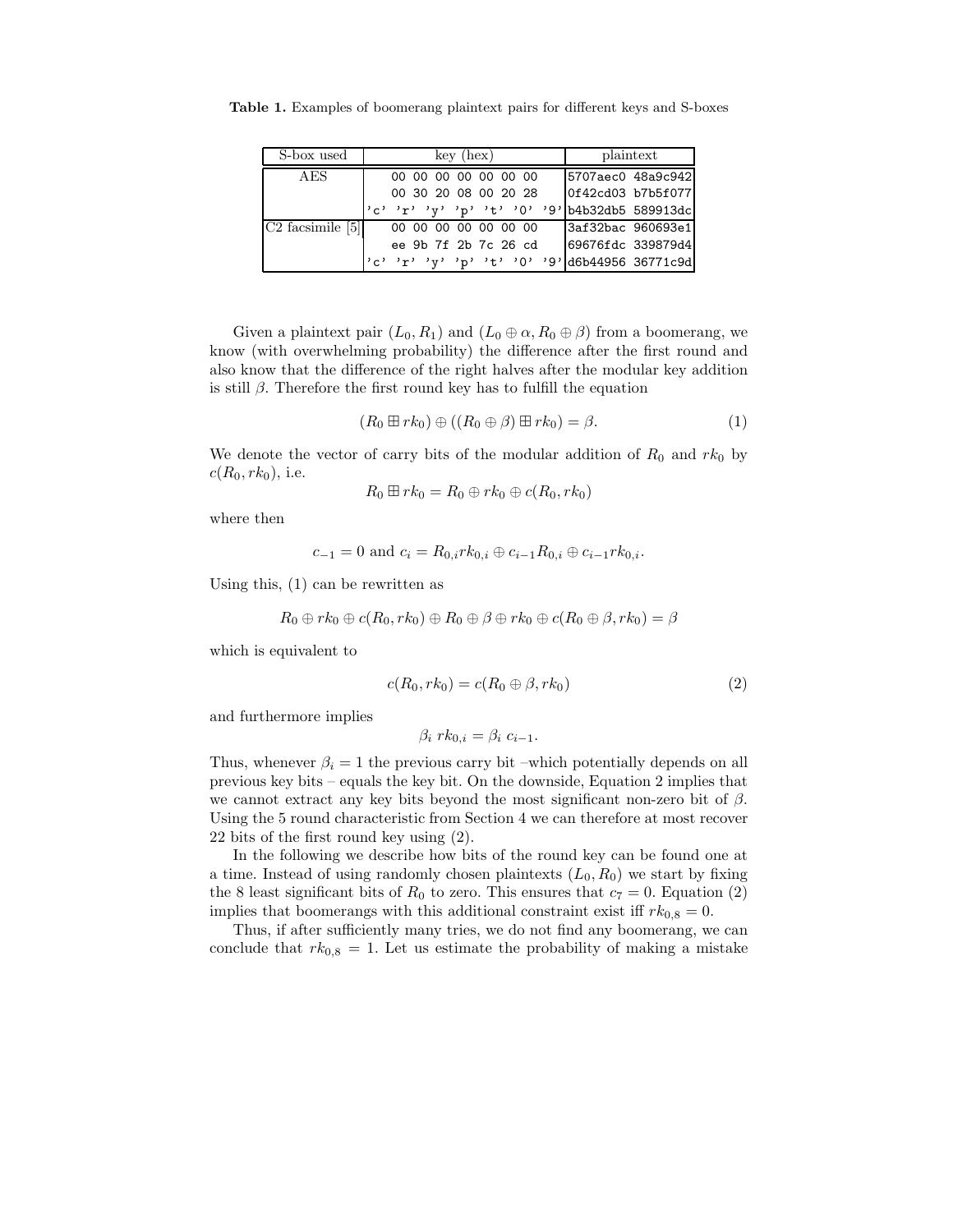there and wrongly assuming that  $rk_{0,8} = 1$  while in reality it holds that  $rk_{0,8} = 0$ . If  $2^{-b}$  is the probability of a boomerang and we make our decision after  $t2^b$  tries, then the error probability can be approximated by

$$
(1 - 2^{-b})^{t2^{b}} = \left( (1 - 2^{-b})^{2^{b}} \right)^{t} \approx \left( \frac{1}{e} \right)^{t}.
$$

After recovering  $rk_{0,8}$  we modify our choice of plaintexts adaptively depending on the recovered bit  $rk_{0,8}$ .

First, consider the case  $rk_{0,8} = 0$ . Here we generate plaintext pairs where the least significant 8 bits of  $R_0$  equal 01000000. In this case  $c_7 = 0$  if and only if  $rk_{0,7} = 0$  or, equivalently, boomerangs exist only when  $rk_{0,7} = 0$ . Thus, after sufficiently many tries, we can with a good probability recover  $rk_{0,7}$ .

Next, consider the case where  $rk_{0,8} = 1$ . Here we again fix the least significant 8 bits of  $R_0$  to 01000000 and again  $c_7 = 0$  if and only if  $rk_{0,7} = 0$ . However, in this case boomerangs exist only when  $rk_{0,7} = 1$ .

This procedure can now be applied recursively to finally recover all the key bits  $rk_{0,0...7}$ . After those bits have been successfully recovered a very similar argument allows to recover the key bits  $rk_{0,21...8}$ .

Assuming the average complexity for finding the boomerang is 2 <sup>44</sup>, the overall complexity of this procedure to recover B bits for a random key can be estimated to

$$
B \cdot \left(\frac{t2^{44} + 2^{44}}{2}\right) \tag{3}
$$

and the error probability is approximately

$$
1 - \left(1 - \left(\frac{1}{e}\right)^t\right)^B \tag{4}
$$

If we want to recover 8 bits with a success probability of more than 0.5 we have to choose  $t = 2.48$  and the effort will be  $2^{47.8}$ . The remaining 48 bits of the master key can then be recovered with a brute force search.

If we want to recover all 22 bits with a success probability of more than 0.99 we have to choose  $t = 7.7$  and the effort will be  $2^{50.59}$ .

Note that for a given key it is unclear at first what the probability for the boomerang actually is. However, there are several ways to deal with this problem. On possibility is to first get an estimate of the probability by running the boomerang search for randomly selected plaintexts. Another possibility is to double the time until we decide on a key bit when no boomerang has been found step by step until the right key has been found.

# 6 Key and S-box recovery with chosen ciphertext attack

The attack recovering the key and the S-box is again based on the boomerang attack outlined above. As explained in Section 5.1 we can recover the least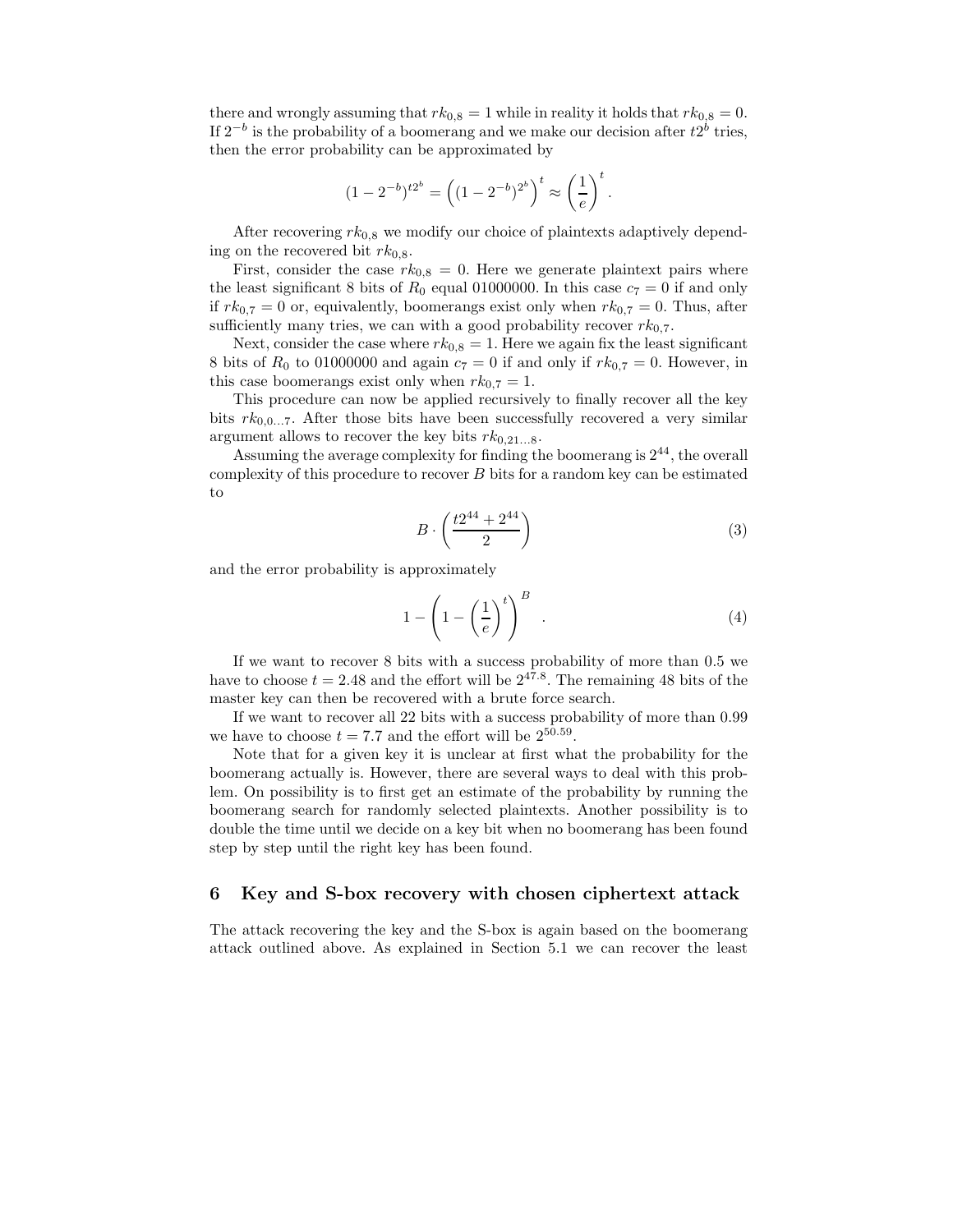significant 22 bits of the first round key with an average complexity of  $2^{50.59}$  and an error probability less then 0.01. But turning the boomerang upside down, we can similarly recover 22 bits of the last round key with the same complexity. As explained in Section 6.1 it is possible to recover the remaining bits of these round keys and one entry of the secret S-box with an average complexity of 2 <sup>52</sup>. Thus with an effort of approximately 2<sup>53</sup> we can recover the first and the last round key. This knowledge allows us to recover the second round key (see Section 6.2) with an average effort of  $2^{45.32}$ . The first two and the last round key together determine the entire master key uniquely (cf. Table 2 in the appendix). We are now in the position where we can recover additional entries of the secret S-box with an effort of  $2^{44}$  by again applying the approach of Section 6.2. After recovering four more entries (with an effort of  $2^{44+2}$ ) of the S-box corresponding to what is triggered in the key scheduling in rounds 3, 4, 5 and 6 we can use an attack very similar to the attack described in Section 3 to recover the remaining entries of the S-box. Namely, we guess the remaining three S-box entries triggered in the key scheduling in rounds 7, 8 and 9. For each possible guess we generate a plaintext that does not trigger any unknown (or un-guessed) S-box entries in the first seven rounds. As we know or guessed 10 entries already the effort of generating such a plaintext is  $(256/10)^3 \approx 2^{14}$ . We encrypt each of those plaintexts and use the check of Section 3.2 to verify our guess. This way we will recover all 10 S-box entries used in the key scheduling and afterwards the remaining entries are recovered just as in Section 3 with a complexity less than  $2^{20}$ . The complexity of recovering the S-box is therefore  $2^{24+14} = 2^{38}$  and the overall complexity of the attack is

$$
2\cdot 2^{50.59}+2\cdot 2^{52}+2^{45.3}+2^{44+2}+2^{38}+2^{20}\approx 2^{53.5}
$$

on average.

#### 6.1 Recovering remaining unknown round key bits

Once we know bits  $rk_{0,0..21}$  of the first round key we can recover the remaining most significant bits of the round key and the output of the S-box using the carry behaviour of the left addition  $L_0 \boxplus U_0$ .

If we have a boomerang plaintext, we know that the following equation is true

$$
(L_0 \boxplus U_0) \oplus [(L_0 \oplus \alpha) \boxplus (U_0 \oplus \Psi(\beta))] = 0 \times 800000000 ,
$$

where  $\alpha = 0 \times 00020800$ ,  $\Psi$  is a linear function mapping bits of  $Y_0$  to  $U_0$  and we have  $\Psi(\beta) = 0 \times 80020800$ . Since the difference in the most significant bit always propagates linearly as it does not induce any carries, we can focus on a simplified version of the above equation

$$
(L_0 \boxplus U_0) \oplus [(L_0 \oplus \alpha) \boxplus (U_0 \oplus \alpha)] = 0.
$$

Using the same method as in Section 5.1 we get

$$
c(L_0, U_0) = c(L_0 \oplus \alpha, U_0 \oplus \alpha)
$$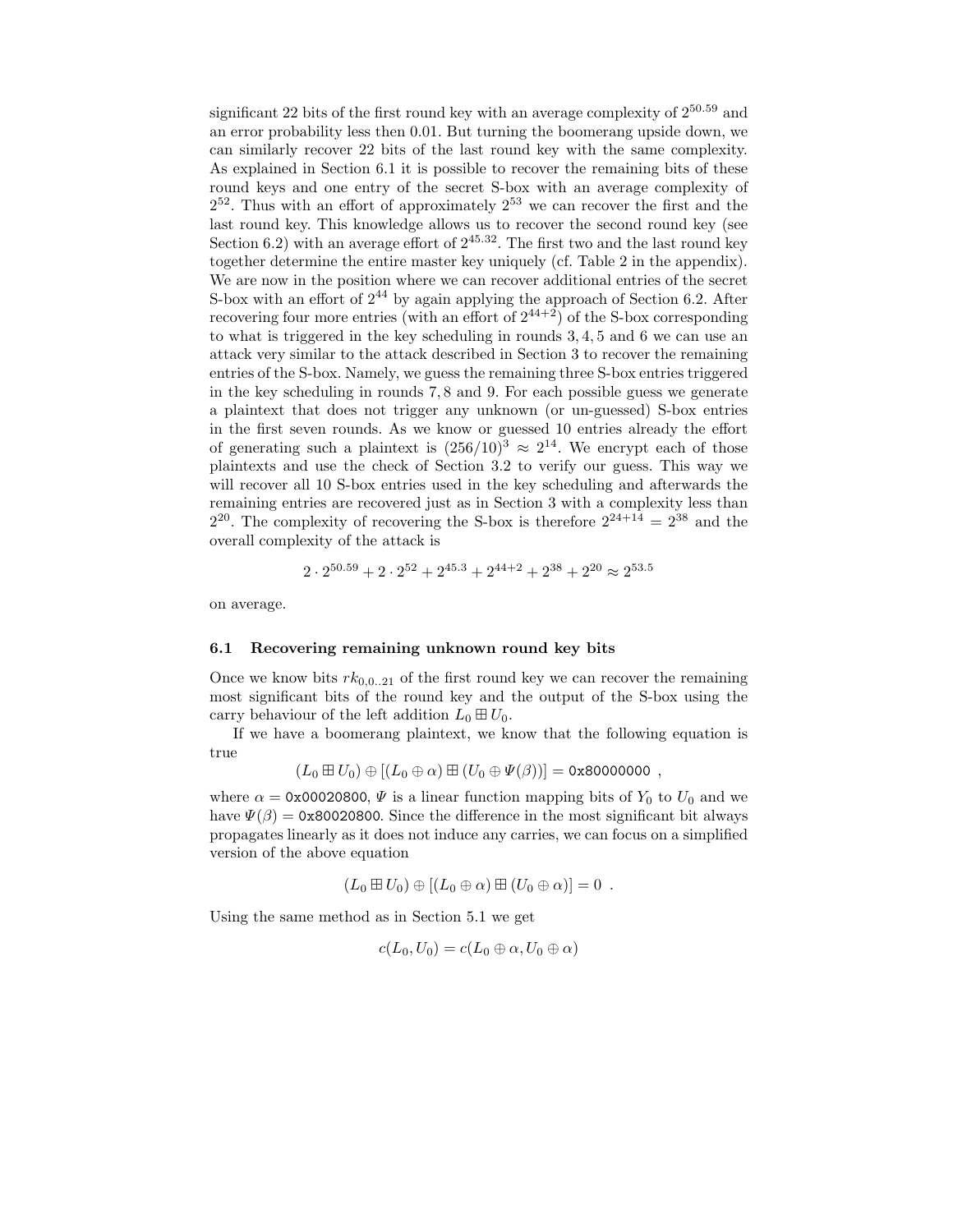and it simplifies to the condition

$$
\alpha_i(L_{0,i} \oplus U_{0,i} \oplus 1) = 0 . \qquad (5)
$$

Since  $\alpha$  has bits 11 and 17 set, (5) allows us to determine bits  $U_{0,11}$ ,  $U_{0,17}$  by trying to find boomerang plaintexts for all of the four possible combinations of  $L_{0,11}$ ,  $L_{0,17}$  in parallel. One of the choices will yield a boomerang and it contains the right combination of values of  $L_{0,11}$ ,  $L_{0,17}$  that determine the values of bits of  $U_0$ .

We have  $U_{0,11} = Y_{0,0} \oplus Y_{0,11} \oplus Y_{0,21}$  and we can compute the values of  $Y_{0,11}, Y_{0,21}$  because we know  $R_0$  and the round key bits  $rk_{0,0..21}$ . Thus, we learn one bit of the output of the S-box  $(Y_{0,0})$ . Furthermore, we get another equation  $U_{0,17} = Y_{0,1} \oplus Y_{0,4} \oplus Y_{0,7} \oplus Y_{0,8} \oplus Y_{0,17} \oplus Y_{0,27}$ . The complete system of equations describing bits of  $U_0$  can be found in Section A.1 of the appendix.

The same principle can be used to recover more bits. In order to do this, we need differences to appear at other bit positions in the addition  $L_0 \boxplus U_0$ . We can achieve this by inducing carry chains in the first addition  $R_0 \boxplus r k_0$  by appropriately setting some bits of the plaintext so that the difference  $\beta = 0x80200100$ will trigger more bit flips in  $R_0 \boxplus r k_0$ . More precisely, we find plaintexts  $R_0$  such that

$$
(R_0 \boxplus rk_0) \oplus [(R_0 \oplus \beta) \boxplus rk_0] = \beta \oplus \gamma .
$$

for some carry-induced difference  $\gamma$ . Remember that  $\Psi$  mapping  $Y_0$  to  $U_0$  is linear and so this induces an extra difference  $\Psi(\gamma)$ , so  $U_0 \oplus U'_0 = \Psi(\beta) \oplus \Psi(\gamma)$ .

Later, we try to compensate for this extra difference in  $U_0$  by the additional difference  $\Psi(\gamma)$  in  $L_0$ . This situation can be described as

$$
(L_0 \boxplus U_0) \oplus [(L_0 \oplus \alpha \oplus \Psi(\gamma)) \boxplus (U_0 \oplus \Psi(\beta) \oplus \Psi(\gamma))] = 0 \text{x} 80000000
$$

If this equation holds (and we know this when we find a boomerang) we have the following conditions

$$
(\alpha_i \oplus \Psi_i(\gamma))(L_{0,i} \oplus U_{0,i} \oplus 1) = 0
$$

which allow us to determine bits of  $U_0$  at positions i where  $\alpha_i \oplus \Psi_i(\gamma) = 1$ .

Because of the effect of  $\Psi$ , each bit in  $\gamma$  usually requires 3 additional compensating bits of the difference in  $L_0$  and this means we need to search for 8 boomerangs in parallel to determine the right values of  $L_0$ . After we find one, we obtain three more equations as explained before.

The complexity of this procedure depends on the configuration of carry chains we are able to induce and this depends on the round key. Assuming we can extend the difference in  $\beta = 0 \times 80200100$  at position 8 to chains at positions 8-9, 8-10, 8-11, 8-12, 8-13, 8-14, 8-15 (so γ is 00000200, 00000600, 00000c00, etc.) we get enough equations to uniquely determine the unknown bits of  $Y_0$ . We need to test  $2<sup>3</sup>$  combinations of values of bits in  $L_0$  and the total complexity is  $2^3 \cdot 2^3 \cdot 2^{44} = 2^{52}$  where  $2^{44}$  is the cost of finding the boomerang plaintext. For other configurations of secret key bits we may not be able to extend  $\gamma$  by one bit at a time and we will need to test more bits in  $L_0$  each time. In that situation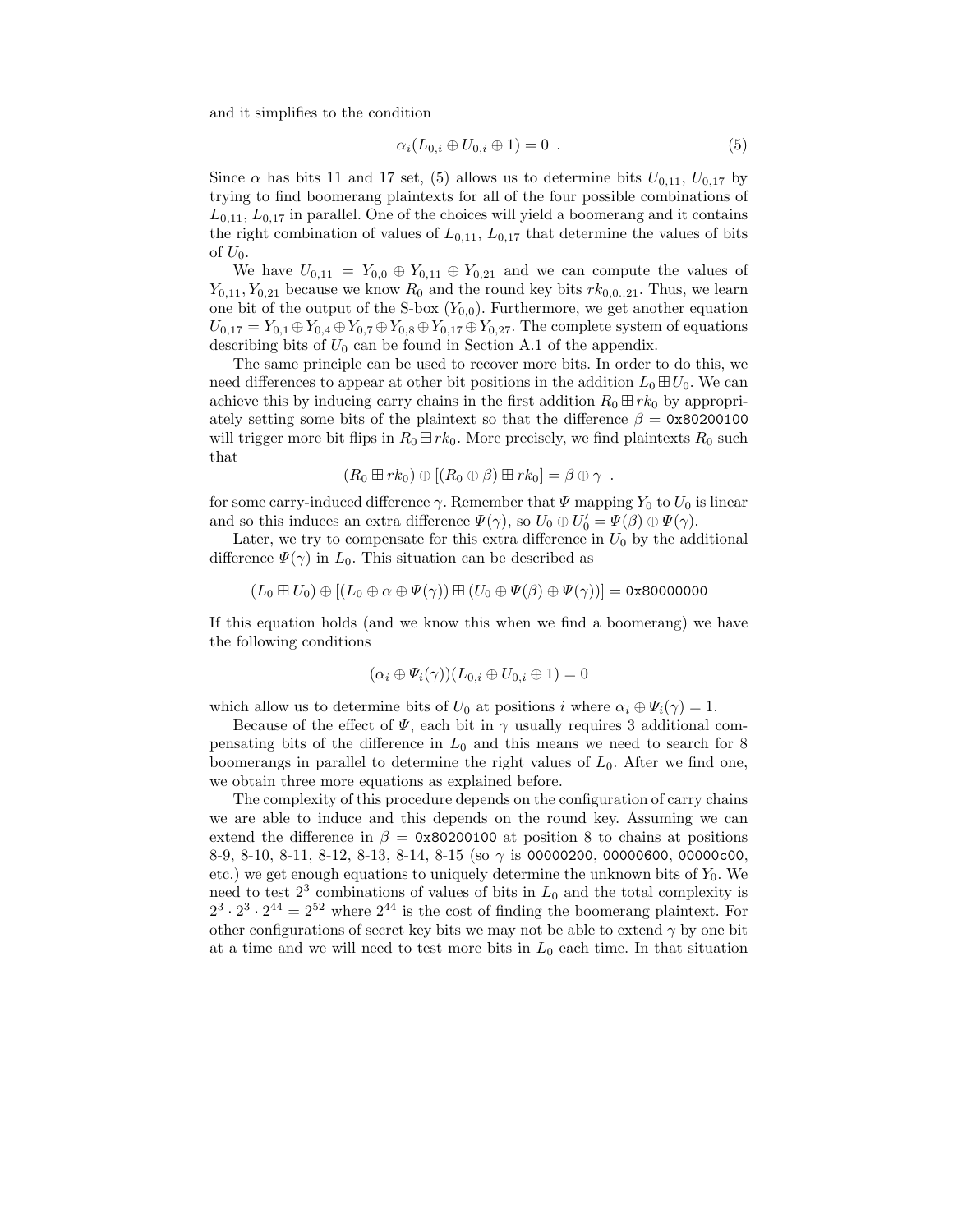we usually need to test less cases though because we learn more bits of  $U_0$  at the same time. The exact increase in complexity very much depends on a particular case.

Note that we can always perform a search for the 13 missing bits by randomly choosing plaintext pairs  $(L_1, R_1)$  and  $(L'_1, R'_1)$  with a difference corresponding to the second round difference of our 5 round characteristic, decrypting them using all possible guesses for the missing 13 bits and searching (in parallel) a boomerang for all  $2^{13}$  pairs. This upper bounds the complexity of recovering the remaining bits in the first round by  $2^{13} \cdot 2^{44} = 2^{57}$ .

A possible speed-up is to use both ends of the boomerang – if we find a boomerang plaintext we have actually two plaintexts that follow the characteristics in the first round of encryption. This can reduce the necessary number of boomerangs we need to find to completely recover the round key and the output of the S-box.

#### 6.2 Attacking the second round

Knowing the entire first round key and one entry of the secret S-box we can (provided we fix  $R_{0,0..7} = L_{1,0..7}$  to keep the input to the S-box the same) start the boomerang in the second round. For this we choose pairs  $(L_1, R_1)$ and  $(L'_1, R'_1)$  with the input difference of the best five round characteristic and compute backwards the corresponding values for  $(L_0, R_0)$  and  $(L'_0, R'_0)$ . For the lower part of the boomerang we can now use our 5 round characteristic truncated to the first 4 rounds. This shortened boomerang will give pairs  $(L''_0, R''_0)$  and  $(L_0''', R_0''')$  with an average probability of  $2^{-(2 \cdot 11 + 2 \cdot 8)} = 2^{-38}$ . We cannot directly compare the corresponding pairs  $(L''_1, R''_1)$  and  $(L'''_1, R'''_1)$  as with high probability we do not know the S-box entry to decrypt in the first round. However, we can still check that the right half difference  $R''_0 \oplus R'''_0$  is  $\beta = 0 \times 80200100$  as desired. Furthermore, by exhaustively trying all possible output values for the S-box for pairs with the correct right half difference, we get an additional  $32 - 8$  bit check for the left half difference. Thus, with high probability we detect correctly pairs following the boomerang characteristic.

Now, repeating the procedures outlined in Section 5.1 and 6.1 we first recover the 22 least significant bits of the second round key  $(rk_{1,0..21})$  and afterwards the remaining 7 bits of the round key  $(rk_{1,22..29})$  as well as one additional entry of the S-box. Note that the bits  $rk_{1,29..31}$  are known from the last round key. The complexity of this is now

$$
22 \cdot \left(\frac{7.7 \cdot 2^{38} + 2^{38}}{2}\right) \approx 2^{44.58}
$$

for the first step and  $2^3 2^3 2^{38} = 2^{44}$  for the second step.

Using this shortened boomerang described in the last section, we can moreover recover arbitrary S-box entries by fixing  $R_{1,0..7}$  appropriately. The complexity for this is again  $2^{44}$  on average.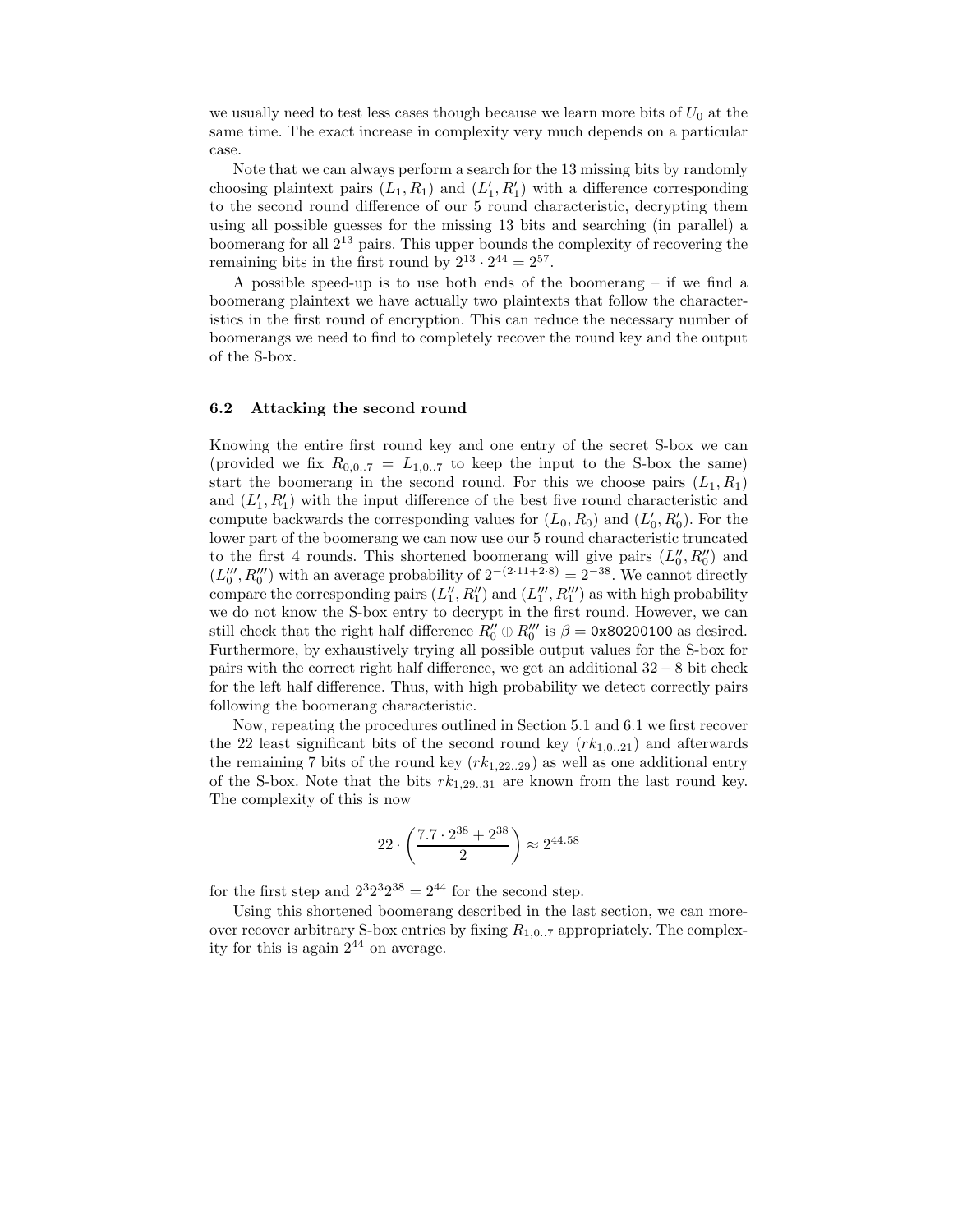# 7 Conclusions

We have shown three kinds of attacks on the block cipher C2.

When we are allowed to set the encryption key once and then encrypt plaintexts chosen by us, we can recover the secret S-box with only  $2^{24}$  queries to the device and a reasonable precomputation phase that we have already done. The attack implemented on a PC recovers the whole S-box in less than 30 sec. Due to a low query complexity, we believe that this attack could be applied in practice to recover S-box from an actual device.

When the S-box is known, we present a boomerang attack that recovers the key with complexity equivalent to  $2^{48}$  C2 encryptions and works for all possible S-boxes.

For the most difficult case, when both the key and the S-box are unknown and we are faced with an equivalent of at least 1740-bit long key, we present an attack that recovers both of them with complexity of around 2<sup>53</sup>.<sup>5</sup> queries to the encryption device.

Furthermore, we show that the main strength of the cipher lies in the modular additions rather than the S-box. With modular additions replaced by XORs, one can find 9 round differentials with probability 1 and boomerangs for all 10 rounds with probability 1, both regardless of the S-box is used.

All our attacks do not assume anything about the S-box, not even its bijectiveness. Moreover, the first attack does not depend the choice of the linear mixing map  $\Psi$  used in the round function.

It is surprising that the addition of the secret S-box does not substantially improve the overall security of the design. It shows that to achieve the desired effect, the algorithm using a secret S-box must be designed very carefully. Probably a better option would be to use a longer secret key instead.

# References

- 1. Distributed C2 brute force attack : Status page. web page, http://www.marumo. ne.jp/c2/bf/status.html. accessed on 12/02/2009.
- 2. C2 Block Cipher Specification, Revision 1.0. http://www.4Centity.com, 2003. used to be available online from 4C Entity, can be downloaded e.g. from: http: //edipermadi.files.wordpress.com/2008/08/cryptomeria-c2-spec.pdf.
- 3. 4C Entity. Wikipedia article, http://en.wikipedia.org/wiki/4C\_Entity, accessed on 11/02/2009.
- 4. Cryptomeria cipher. Wikipedia article, http://en.wikipedia.org/wiki/ Cryptomeria\_cipher, accessed on 11/02/2009.
- 5. 4C Entity. C2 facsimile s-box. http://www.4centity.com/docs/C2\_Facsimile\_ S-Box.txt.
- 6. E. Biham, O. Dunkelman, and N. Keller. The rectangle attack rectangling the serpent. In Advances in Cryptology – EUROCRYPT 2001, volume 2045 of LNCS, pages 340–357. Springer, 2001.
- 7. S. Contini and Y. L. Yin. Forgery and partial key-recovery attacks on HMAC and NMAC using hash collisions. In Advances in Cryptology – ASIACRYPT 2006, volume 4284 of LNCS, pages 37–53. Springer, 2006.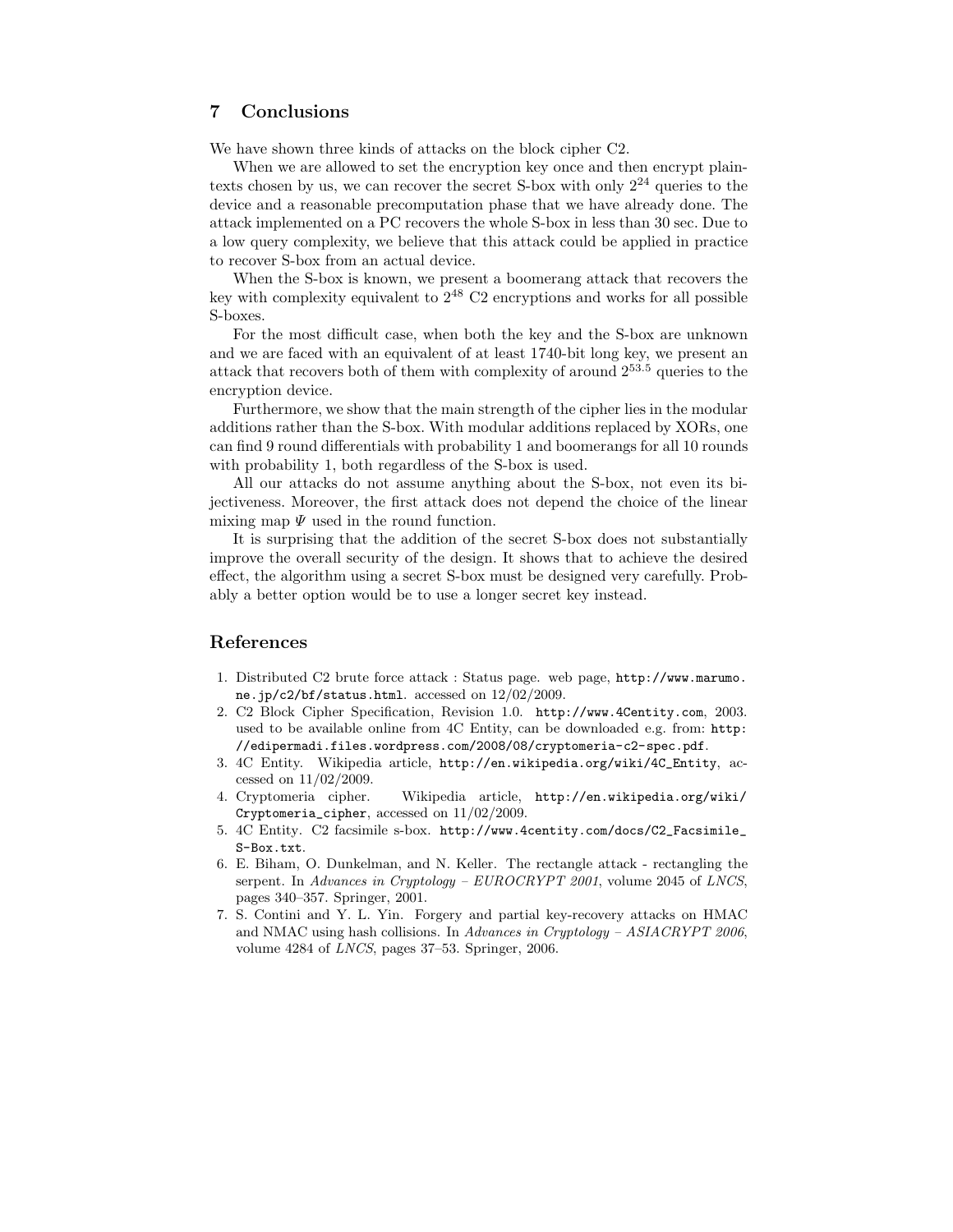- 8. W. Feller. An introduction to probability theory and its applications. Vol I. Wiley, 3rd edition, 1968.
- 9. J. Kelsey, T. Kohno, and B. Schneier. Amplified boomerang attacks against reduced-round MARS and Serpent. In Fast Software Encryption – FSE 2000, volume 1978 of LNCS, pages 75–93. Springer, 2000.
- 10. H. Lipmaa and S. Moriai. Efficient algorithms for computing differential properties of addition. In Fast Software Encryption – FSE 2001, volume 2355 of LNCS, pages 35–45. Springer, 2002.
- 11. F. Mendel, N. Pramstaller, C. Rechberger, and V. Rijmen. Analysis of step-reduced SHA-256. In Fast Software Encryption – FSE 2006, volume 4047, pages 126–143. Springer, 2006.
- 12. D. Wagner. The boomerang attack. In Fast Software Encryption FSE 1999, volume 1636 of LNCS, pages 156–170. Springer, 1999.
- 13. R.-P. Weinmann. Algebraic S-Box recovery: the case of Cryptomeria. Presentation at Echternach Seminar on Symmetric Cryptography, 11/01/2008, Echternach, Luxembourg, available from wiki.uni.lu/esc/docs/rpw\_friday\_algebraic\_sbox\_ recovery.pdf.

# A Appendix

# A.1 Equations describing  $\Psi: Y \to U$

| $u_0 = y_0 + y_1 + y_2 + y_{10} + y_{23}$ | $u_{16} = y_0 + y_3 + y_7 + y_{16} + y_{26}$          |
|-------------------------------------------|-------------------------------------------------------|
| $u_1 = y_1 + y_2 + y_6 + y_{11} + y_{24}$ | $u_{17} = y_1 + y_4 + y_7 + y_8 + y_{17} + y_{27}$    |
| $u_2 = y_2 + y_3 + y_7 + y_{12} + y_{25}$ | $u_{18} = y_0 + y_2 + y_5 + y_9 + y_{18} + y_{28}$    |
| $u_3 = y_0 + y_3 + y_4 + y_{13} + y_{26}$ | $u_{19} = y_1 + y_3 + y_6 + y_{10} + y_{19} + y_{29}$ |
| $u_4 = y_1 + y_4 + y_5 + y_{14} + y_{27}$ | $u_{20} = y_2 + y_4 + y_7 + y_{11} + y_{20} + y_{30}$ |
| $u_5 = y_2 + y_5 + y_6 + y_{15} + y_{28}$ | $u_{21} = y_0 + y_3 + y_5 + y_{12} + y_{21} + y_{31}$ |
| $u_6 = y_6 + y_{16} + y_{29}$             | $u_{22} = y_0 + y_1 + y_4 + y_{13} + y_{22}$          |
| $u_7 = y_7 + y_{17} + y_{30}$             | $u_{23} = y_1 + y_2 + y_5 + y_{14} + y_{23}$          |
| $u_8 = y_7 + y_8 + y_{18} + y_{31}$       | $u_{24} = y_2 + y_{15} + y_{24}$                      |
| $u_9 = y_6 + y_9 + y_{19}$                | $u_{25} = y_7 + y_{16} + y_{25}$                      |
| $u_{10} = y_7 + y_{10} + y_{20}$          | $u_{26} = y_0 + y_{17} + y_{26}$                      |
| $u_{11} = y_0 + y_{11} + y_{21}$          | $u_{27} = y_1 + y_{18} + y_{27}$                      |
| $u_{12} = y_1 + y_{12} + y_{22}$          | $u_{28} = y_2 + y_{19} + y_{28}$                      |
| $u_{13} = y_2 + y_{13} + y_{23}$          | $u_{29} = y_3 + y_{20} + y_{29}$                      |
| $u_{14} = y_6 + y_{14} + y_{24}$          | $u_{30} = y_0 + y_4 + y_7 + y_8 + y_{21} + y_{30}$    |
| $u_{15} = y_7 + y_{15} + y_{25}$          | $u_{31} = y_0 + y_1 + y_5 + y_9 + y_{22} + y_{31}$    |

### A.2 Masterkey bits vs. round keys